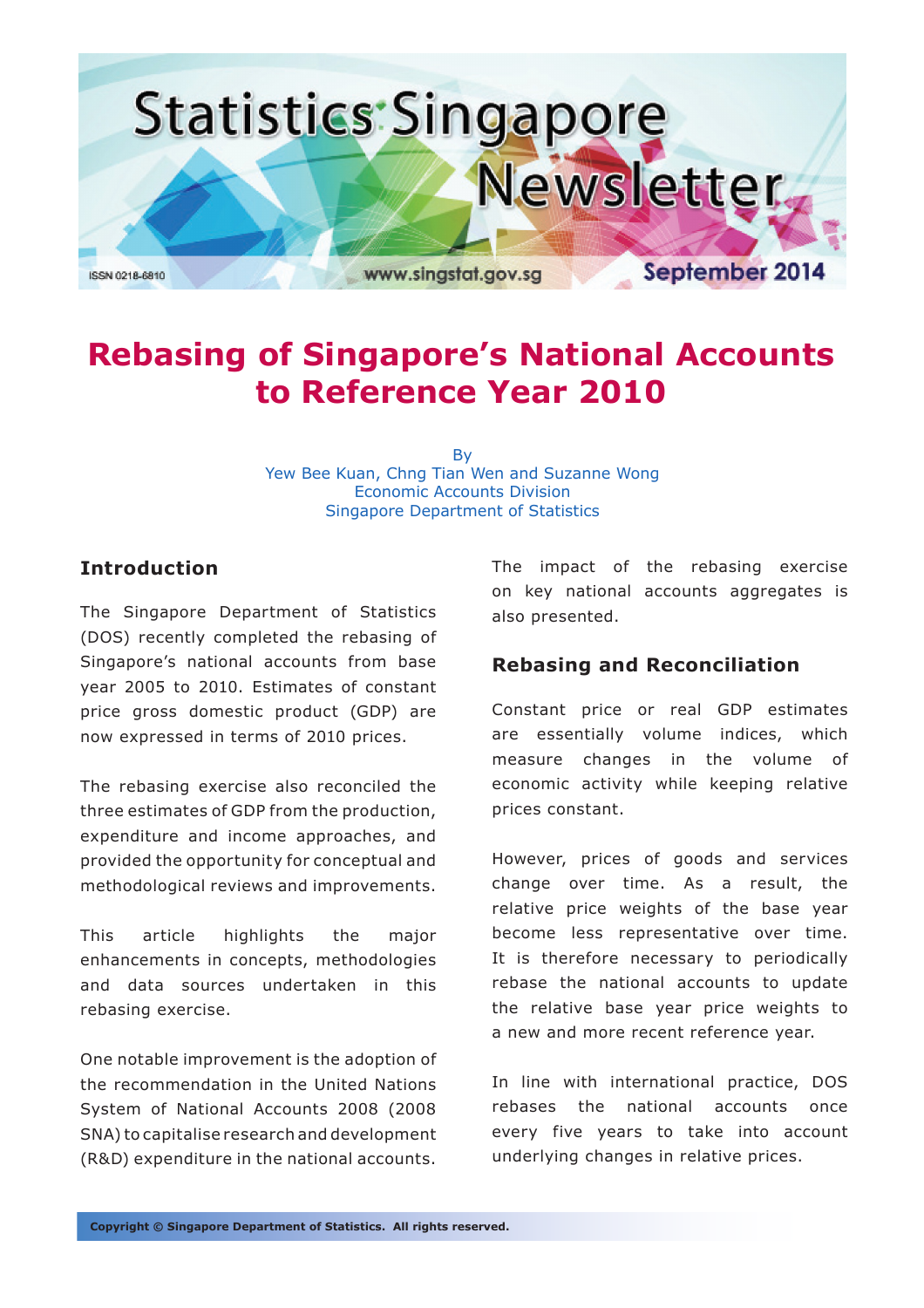In addition to the revaluation of the national accounts, the rebasing exercise also reconciles the three estimates of GDP compiled independently from the production, expenditure and income approaches.

The updated supply and use tables (SUT) or reference year 2010 were used to derive and reconcile the three estimates of GDP. The reconciliation process as well as methodological and data improvements have generally resulted in reducing statistical discrepancies between the three GDP estimates.

## **Changes and Improvements**

#### *Changes in Conceptual Treatment*

#### *Capitalisation of R&D Expenditure*

DOS has adopted the 2008 SNA recommendation to capitalise R&D expenditure in the national accounts. As such, R&D expenditure is now treated as gross fixed capital formation (GFCF), instead of intermediate consumption (IC) in the national accounts. This new treatment recognises the contribution of R&D to the economy's future productive capacity.

As outlined in the 2008 SNA, R&D is defined as creative work undertaken on a systematic basis in order to increase the stock of knowledge, including knowledge of man, culture and society, and use of this stock of knowledge to devise new applications. R&D includes basic research, applied research and experimental development.

Conceptually, the value of R&D should be determined in terms of the economic benefits it is expected to provide in the future. In practice, as most R&D is undertaken and used for internal production, the conventional approach is to value R&D on the basis of its cost of production.

Data from the national R&D survey conducted by the Agency for Science, Technology and Research are used to estimate the value of R&D activities in Singapore. The recognition of R&D expenditure as investment raises the level of current price or nominal GDP.

From the production and income approaches of GDP, nominal gross value-added (GVA) and gross operating surplus (GOS) are revised upwards as a result of the change in treatment of R&D expenditure from IC to capital formation. From the expenditure approach of GDP, GFCF is raised as a result of the addition of R&D expenditure as part of capital formation.

The impact of capitalising R&D expenditure on Singapore's national accounts is presented below. The levels of annual nominal GDP have been revised upwards, by 2.1 to 2.2 per cent from 2010 to 2013 (Table 1).

## TABLE 1 REVISION TO NOMINAL GDP LEVEL ARISING FROM THE CAPITALISATION OF R&D EXPENDITURE, 2010 - 2013

| Year | Revision to<br>Nominal GDP Level<br>(Per Cent) |
|------|------------------------------------------------|
| 2010 | 2.2                                            |
| 2011 | 2.1                                            |
| 2012 | 2.1                                            |
| 2013 | 2.1                                            |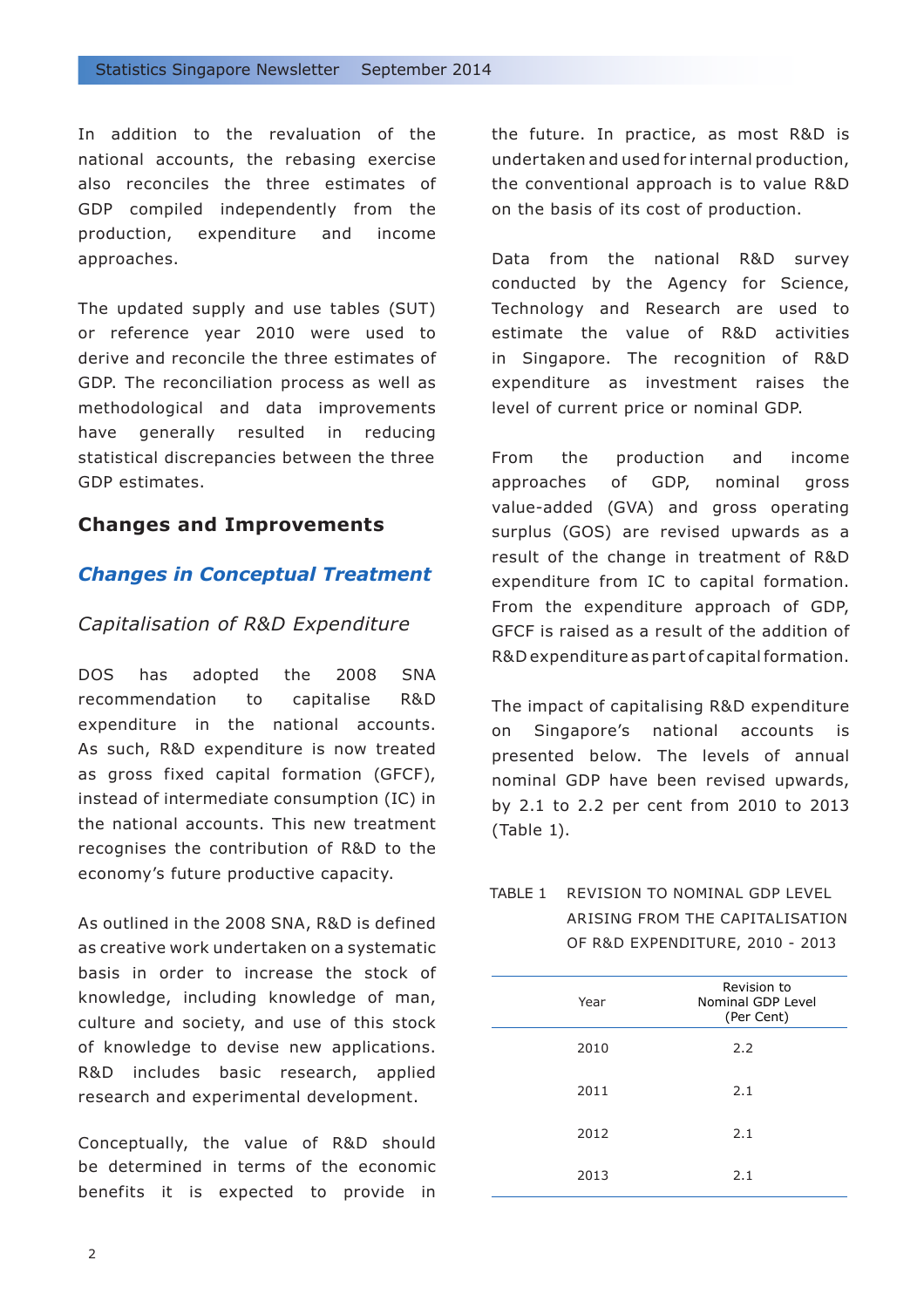Several other economies, such as Australia, Hong Kong, Canada and the United States, have capitalised R&D expenditure in their national accounts.

The capitalisation of R&D expenditure in Singapore's national accounts therefore further aligns the country's national accounting practices with those of other economies and improves the international comparability of Singapore's GDP estimates.

## *Employers' Pension Scheme*

The 2008 SNA recommends that employers' pension contributions, made on behalf of their employees, should be recognised as part of compensation of employees (CoE) in the national accounts. Employment-related pension contributions are considered as part of the compensation package received by employees for the work they do.

In Singapore's context, private pension schemes are relatively rare due to the mandatory employers' Central Provident Fund contributions for citizens and permanent residents. Hence, the conceptual review for this rebasing exercise focused on government pension/savings and retirement schemes.

The impact of incorporating government pension contributions on overall CoE is minimal. At the overall economy level, CoE has been revised upwards marginally, by about 0.2 per cent for the years 2010 to 2013. Correspondingly, its impact on valueadded at the overall economy level is relatively insignificant.

## *Refinements in Methodologies*

## *Informal Sector*

The informal sector refers to self-employed individuals who engage in production activities and are not included in business surveys, for example, hawkers, taxi drivers, real estate agents, remisiers, freelance tutors and babysitters.

The methodologies used to estimate the value-added of the informal sector have been reviewed and refined in this rebasing exercise. New categories of self-employed workers, such as sports coaches, were also identified and included to align with changing consumption patterns in Singapore.

#### *Improvements in Data Sources*

#### *Census of Construction*

The Building and Construction Authority conducted the Census of the Construction Industry for reference year 2010 to provide the benchmark estimate for construction value-added for the updating of the SUT and rebasing of the national accounts.

With the incorporation of the census results, the construction industry's value-added has been revised upwards by about \$1.6 billion in 2010. Correspondingly, the construction industry's GVA share has been raised from 4.2 per cent before rebasing to 4.7 per cent after rebasing.

## **Impact on Major Macro-Economic Aggregates**

The revisions arising from the rebasing exercise are not entirely due to the reconciliation of the GDP estimates and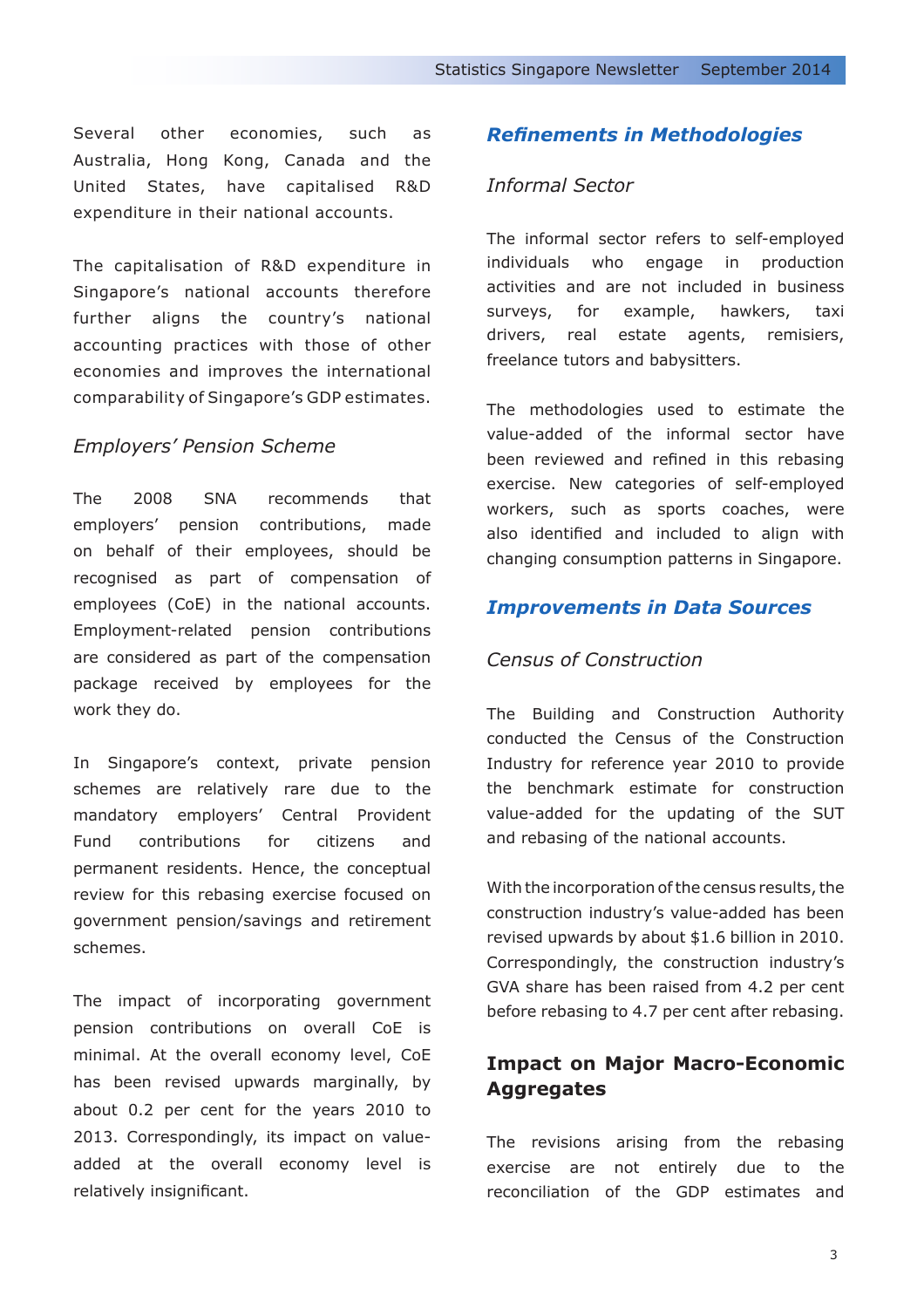the revaluation of the national accounts to the new base year. Revisions also result from the conceptual and methodological changes introduced, as well as from improvements and updates in data sources.

## *Nominal GDP*

Nominal GDP estimates have been revised upwards, by 0.6 per cent to 1.3 per cent over the period from 2010 to 2013 (Table 2).

| TABLE 2 GDP AT CURRENT MARKET PRICES, |
|---------------------------------------|
| 2010-2013                             |

| Year | Before<br>Rebasing<br>(a) | <b>After</b><br>Rebasing<br>(b) | Percentage<br>Change<br>$[(b)-(a)]/(a)$ |
|------|---------------------------|---------------------------------|-----------------------------------------|
|      | \$ Million                | Per Cent                        |                                         |
| 2010 | 318,096.0                 | 322,361.1                       | 1.3                                     |
| 2011 | 342,512.6                 | 344,712.4                       | 0.6                                     |
| 2012 | 355,281.2                 | 358,542.6                       | 0.9                                     |
| 2013 | 370,064.5                 | 372,813.9                       | 0.7                                     |

While the nominal value-added estimates for manufacturing, construction, wholesale and retail trade, business services and other services industries have been revised upwards, these have been partially offset by downward revisions of the estimates for transportation and storage, accommodation and food services, information and communications, finance and insurance, as well as ownership of dwellings.

## *GDP Growth Rates*

Revisions in real GDP growth are moderate, ranging between -0.2 percentage points and

0.6 percentage points from 2010 to 2013 (Table 3).

TABLE 3 REAL GDP GROWTH, 2010-2013

| Per Cent                        |                           |      |
|---------------------------------|---------------------------|------|
| <b>After</b><br><b>Rebasing</b> | <b>Before</b><br>Rebasing | Year |
| 15.2                            | 15.1                      | 2010 |
| 6.1                             | 6.0                       | 2011 |
| 2.5                             | 1.9                       | 2012 |
| 3.9                             | 4.1                       | 2013 |

Revisions in the growth rates of individual industries show greater variation than that of the overall economy, particularly for construction, wholesale and retail trade, as well as information and communications.

## *Composition of GDP Components*

#### *Component Share by Industry*

The industries' relative GVA shares have been updated arising from the rebasing exercise. The GVA shares of manufacturing, construction, wholesale and retail trade, and other services industries have been revised upwards, while the GVA share of accommodation and food services has been revised downwards (Table 4).

#### *Component Share by Expenditure*

In terms of the expenditure components of GDP, the relative share of GFCF has been revised upwards, while that of private consumption expenditure has been revised downwards (Table 5).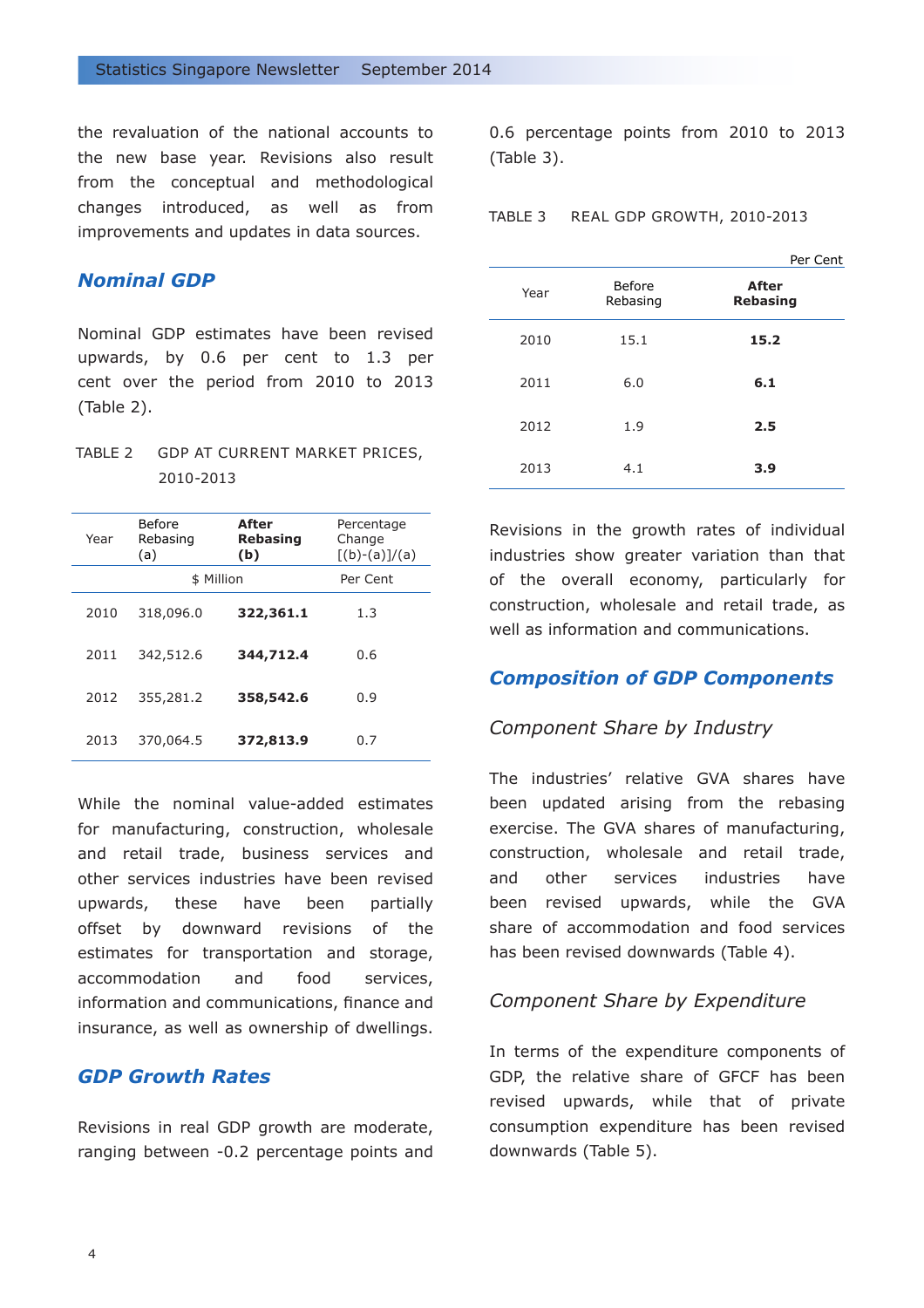|                                        | 2010                                     |       | Per Cent<br>2013                         |       |
|----------------------------------------|------------------------------------------|-------|------------------------------------------|-------|
|                                        | Before Rebasing<br><b>After Rebasing</b> |       | Before Rebasing<br><b>After Rebasing</b> |       |
| <b>Total</b>                           | 100.0                                    | 100.0 | 100.0                                    | 100.0 |
| <b>Goods Producing Industries</b>      | 27.3                                     | 27.7  | 24.5                                     | 25.1  |
| Manufacturing                          | 21.5                                     | 21.4  | 18.6                                     | 18.8  |
| Construction                           | 4.2                                      | 4.7   | 4.4                                      | 4.9   |
| Utilities                              | 1.6                                      | 1.6   | 1.5                                      | 1.4   |
| <b>Service Producing Industries</b>    | 68.8                                     | 68.5  | 70.6                                     | 70.3  |
| Wholesale & Retail Trade               | 19.1                                     | 19.2  | 18.2                                     | 18.5  |
| Transportation & Storage               | 8.5                                      | 8.4   | 7.0                                      | 6.9   |
| Accommodation & Food Services          | 2.2                                      | 1.9   | 2.5                                      | 2.2   |
| <b>Information &amp; Communcations</b> | 3.7                                      | 3.6   | 4.0                                      | 3.9   |
| Finance & Insurance                    | 11.2                                     | 10.9  | 12.2                                     | 11.9  |
| <b>Business Services</b>               | 13.8                                     | 13.8  | 15.6                                     | 15.4  |
| Other Services Industries              | 10.4                                     | 10.7  | 11.1                                     | 11.4  |
| <b>Ownership Dwellings</b>             | 3.9                                      | 3.8   | 4.9                                      | 4.5   |

## TABLE 4 NOMINAL GVA SHARE BY INDUSTRY, 2010 AND 2013

### TABLE 5 EXPENDITURE COMPONENTS AS A PERCENTAGE OF NOMINAL GDP, 2010 AND 2013

|                                    |                 |                       |                 | Per Cent              |
|------------------------------------|-----------------|-----------------------|-----------------|-----------------------|
|                                    | 2010            |                       | 2013            |                       |
|                                    | Before Rebasing | <b>After Rebasing</b> | Before Rebasing | <b>After Rebasing</b> |
| Private Consumption Expenditure    | 37.6            | 35.5                  | 39.2            | 37.3                  |
| Government Consumption Expenditure | 10.5            | 10.2                  | 10.5            | 10.3                  |
| Gross Fixed Capital Formation      | 23.8            | 26.1                  | 23.6            | 26.1                  |
| Changes in Inventories             | $-0.4$          | 1.7                   | 3.2             | 3.2                   |
| Net Exports of Goods and Services  | 28.5            | 26.4                  | 23.5            | 23.2                  |

Note: Figures are expressed as a share of expenditure-based GDP.